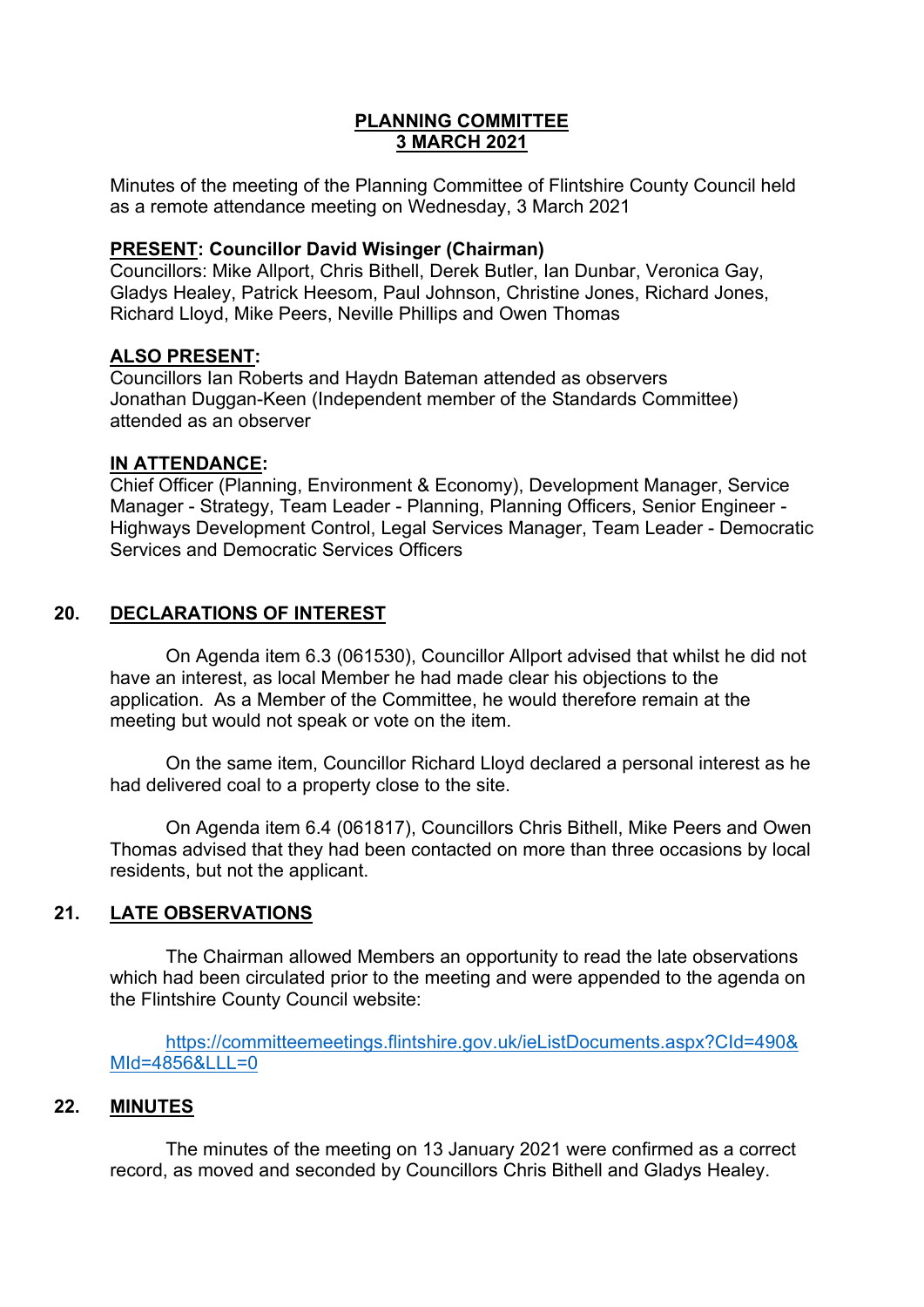## **RESOLVED:**

That the minutes be approved as a true and correct record.

#### **23. ITEMS TO BE DEFERRED**

No items were recommended for deferral.

#### **24. REPORTS OF THE CHIEF OFFICER (PLANNING, ENVIRONMENT & ECONOMY)**

#### **RESOLVED:**

That decisions be recorded as shown on the Planning Application schedule attached as an appendix.

## **25. MEMBERS OF THE PUBLIC AND PRESS IN ATTENDANCE**

On commencement of the meeting, there was one member of the press in attendance.

(The meeting started at 1.00pm and ended at 3.35pm)

**………………………… Chairman**

Meetings of the Planning Committee are webcast and can be viewed by visiting the webcast library at: <http://flintshire.public-i.tv/core/portal/home>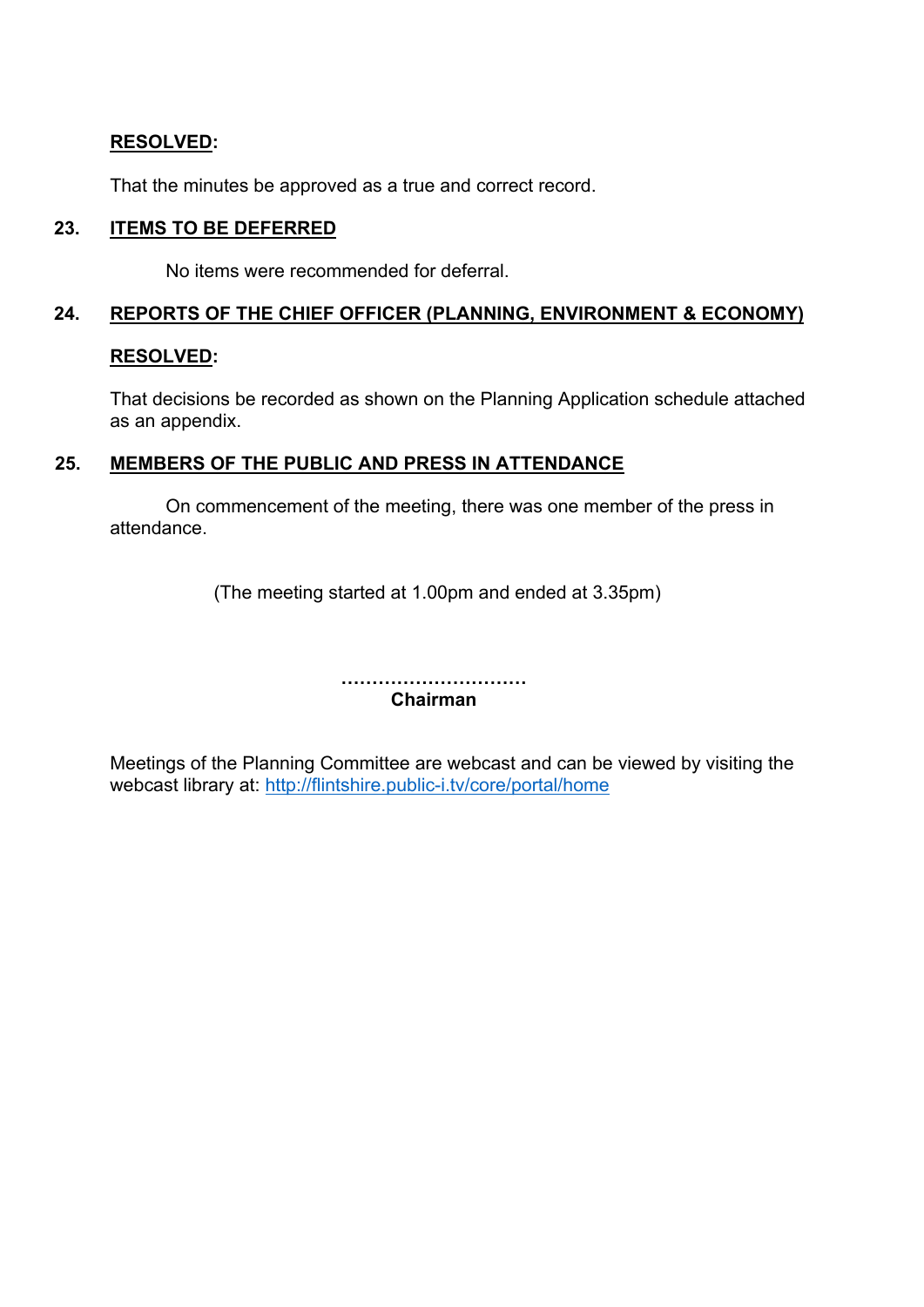# **PLANNING COMMITTEE ON 3 MARCH 2021**

| <b>ITEM NO</b> | <b>TOWN/</b><br><b>COMMUNITY</b><br><b>COUNCIL</b> | <b>SITE/PROPOSAL</b>                                                                                                                                                                            | THIRD PARTY / LOCAL<br><b>MEMBER OBSERVATIONS</b>                                                                                                                                                                      | <b>RESOLUTION</b>                                                                                                                                                                                                                                                                                                                                                                                                                                                |
|----------------|----------------------------------------------------|-------------------------------------------------------------------------------------------------------------------------------------------------------------------------------------------------|------------------------------------------------------------------------------------------------------------------------------------------------------------------------------------------------------------------------|------------------------------------------------------------------------------------------------------------------------------------------------------------------------------------------------------------------------------------------------------------------------------------------------------------------------------------------------------------------------------------------------------------------------------------------------------------------|
| 061618         | <b>Buckley Town</b><br>Council                     | Change of use from former<br>bank (A2) to residential<br>development (C3) and<br>conversion of building to six<br>apartments at former 'Lloyds<br>TSB Bank Plc', 2 Mold Road,<br><b>Buckley</b> | A statement of objection from the<br>local Member, Councillor Carol<br>Ellis, was appended to the report<br>on the agenda.                                                                                             | That planning permission be granted<br>subject to the applicant entering into a<br>Section 106 Obligation or up-front<br>payment of £733 per apartment in lieu of<br>on-site public open space provision, the<br>off-site contribution being used to<br>enhance existing public open space in<br>the community, namely Higher Common<br>Play Area. Also subject to the<br>conditions set out in the report, in<br>accordance with the officer<br>recommendation. |
| 061454         | <b>Shotton Town</b><br>Council                     | Change of Use from Use Class<br>C3 (Residential Dwelling) to a<br>House of Multiple Occupation<br>at 110 Chester Road East,<br>Shotton                                                          | A statement of support from the<br>applicant was appended to the<br>report on the agenda.<br>A statement of objection from the<br>local Member, Councillor Ron<br>Davies, was appended to the<br>report on the agenda. | That planning permission be granted<br>subject to the conditions set out in the<br>report, in accordance with the officer<br>recommendation.                                                                                                                                                                                                                                                                                                                     |